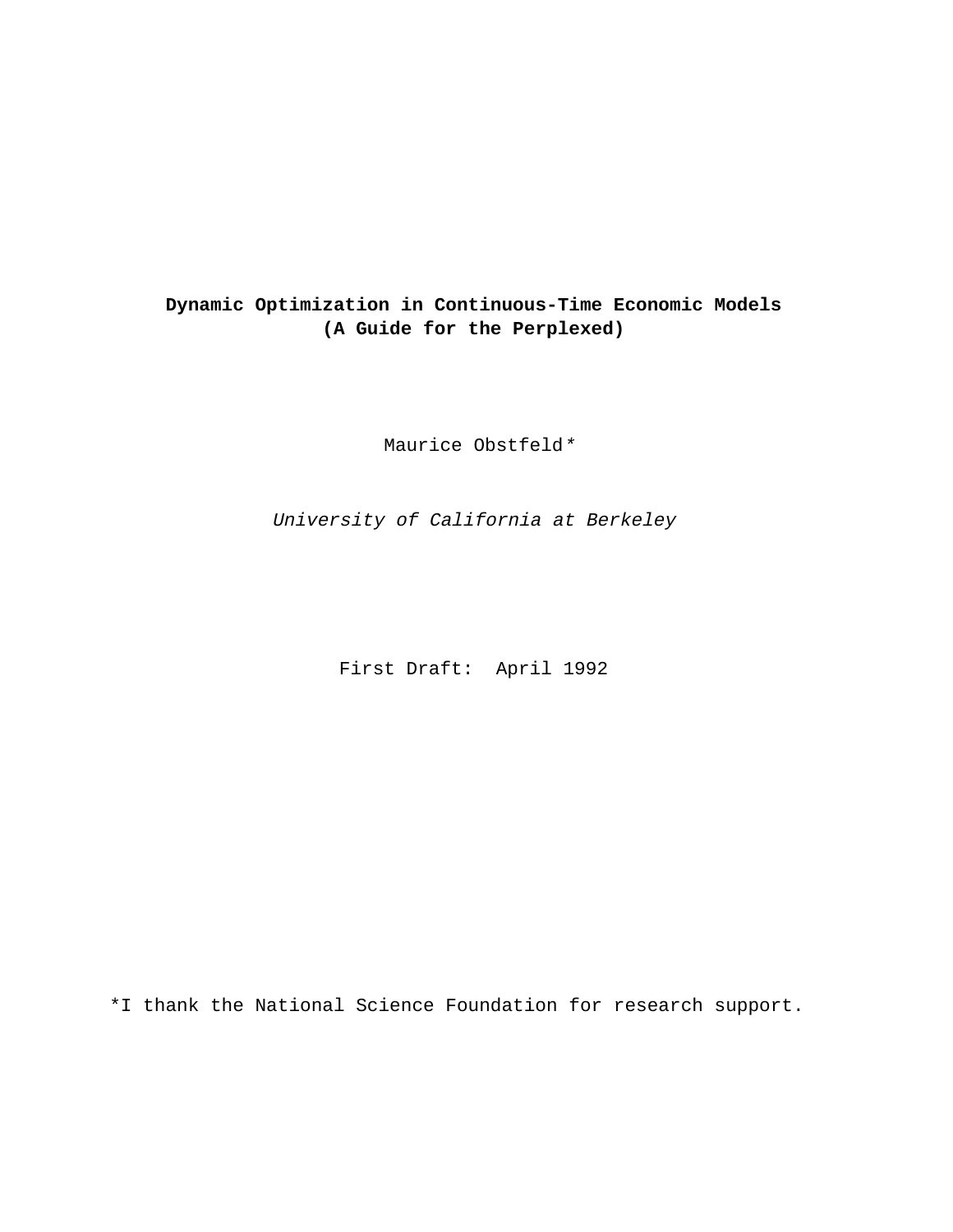## **I. Introduction**

The assumption that economic activity takes place continuously is a convenient abstraction in many applications. In others, such as the study of financial-market equilibrium, the assumption of continuous trading corresponds closely to reality. Regardless of motivation, continuous-time modeling allows application of a powerful mathematical tool, the theory of optimal dynamic control.

The basic idea of optimal control theory is easy to grasp- indeed it follows from elementary principles similar to those that underlie standard static optimization problems. The purpose of these notes is twofold. First, I present intuitive derivations of the first-order necessary conditions that characterize the solutions of basic continuous-time optimization problems. Second, I show why very similar conditions apply in deterministic and stochastic environments alike.  $\perp$ 

A simple unified treatment of continuous-time deterministic and stochastic optimization requires some restrictions on the form that economic uncertainty takes. The stochastic models I discuss below will assume that uncertainty evolves continuously according to a type of process known as an Ito (or Gaussian

 $\frac{1}{2}$ When the optimization is done over a finite time horizon, the usual second-order sufficient conditions generalize immediately. (These second-order conditions will be valid in all problems examined here.) When the horizon is infinite, however, some additional "terminal" conditions are needed to ensure optimality. I make only passing reference to these conditions below, even though I always assume (for simplicity) that horizons are infinite. Detailed treatment of such technical questions can be found in some of the later references.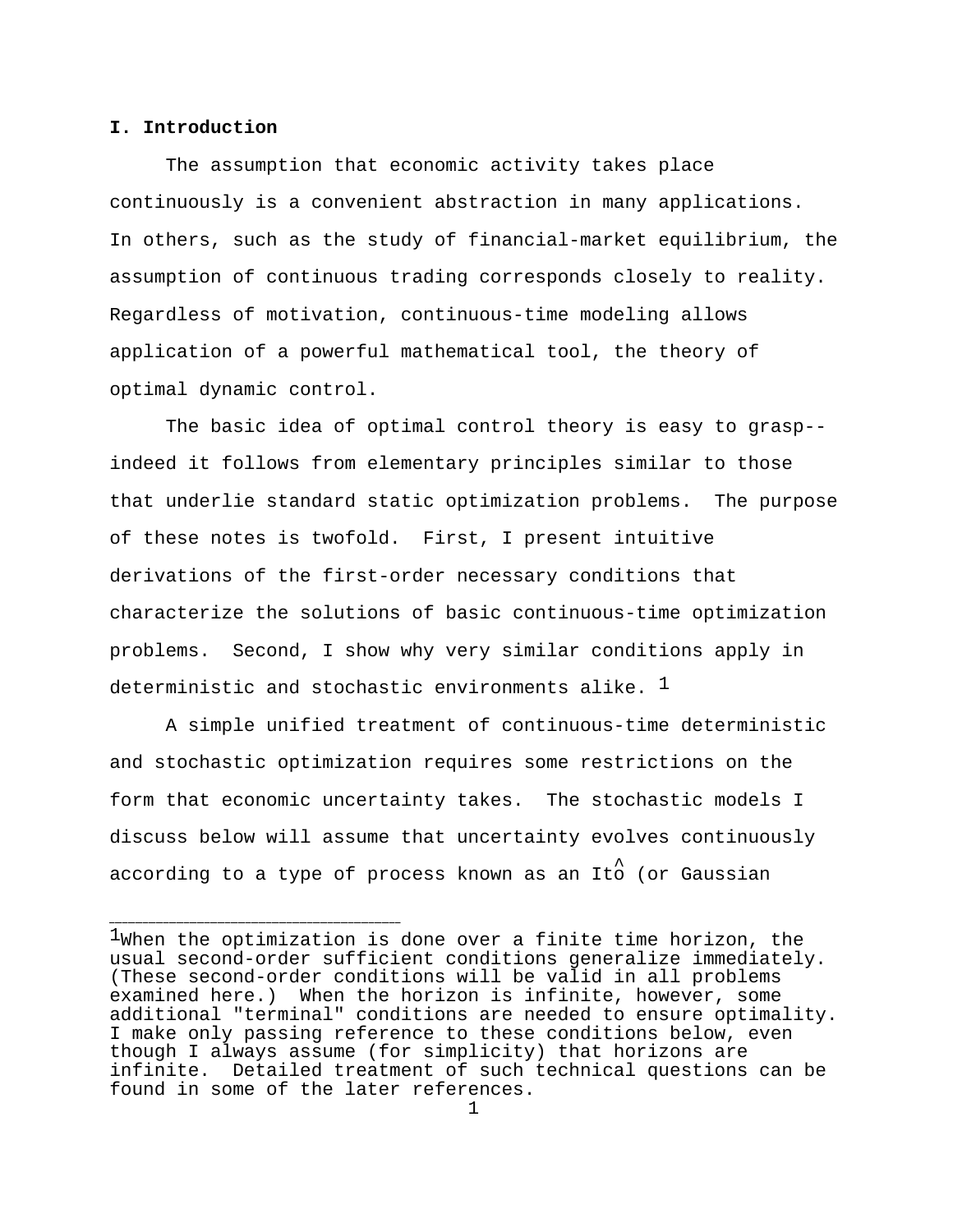diffusion) process. Once mainly the province of finance theorists, Ito processes have recently been applied to interesting and otherwise intractable problems in other areas of economics, for example, exchange-rate dynamics, the theory of the firm, and endogenous growth theory. Below, I therefore include a brief and heuristic introduction to continuous-time stochastic processes, including the one fundamental tool needed for this type of analysis, Ito's chain rule for stochastic differentials. Don't be intimidated: the intuition behind Ito's Lemma is not hard to grasp, and the mileage one gets out of it thereafter truly is amazing.

## **II. Deterministic Optimization in Continuous Time**

The basic problem to be examined takes the form: Maximize

(1) 
$$
\int_{0}^{\infty} e^{-\delta t} U[c(t), k(t)] dt
$$

subject to

(2)  $\dot{k}(t) = G[c(t), k(t)],$   $k(0)$  given,

where  $U(c,k)$  is a strictly concave function and  $G(c,k)$  is concave. In practice there may be some additional inequality constraints on c and/or k; for example, if c stands for consumption, c must be nonnegative. While I will not deal in any detail with such constraints, they are straightforward to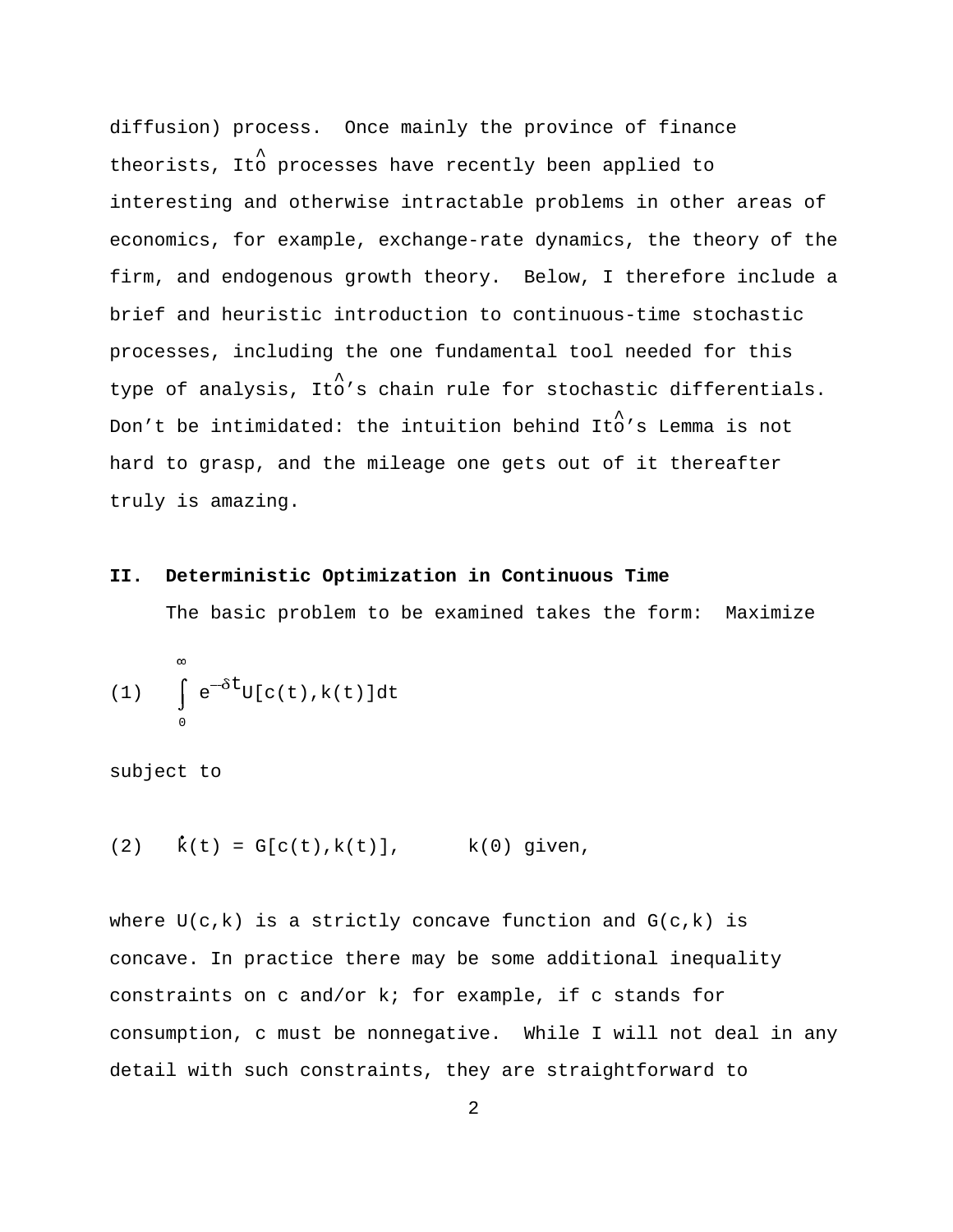incorporate.  $2\quad$  In general, c and k can be vectors, but I will concentrate on the notationally simpler scalar case. I call c the control variable for the optimization problem and k the state variable. You should think of the control variable as a flow- for example, consumption per unit time--and the state variable as a stock--for example, the stock of capital, measured in units of consumption.

The problem set out above has a special structure that we can exploit in describing a solution. In the above problem, planning starts at time  $t = 0$ . Since no exogenous variables enter  $(1)$  or  $(2)$ , the maximized value of  $(1)$  depends only on k(0), the predetermined initial value of the state variable. In other words, the problem is stationary, i.e., it does not change in form with the passage of time.  $3$  Let's denote this maximized value by  $J[k(0)]$ , and call  $J(k)$  the value function for the problem. If  ${c^*(t)}_{t=0}^{\infty}$  stands for the associated optimal path of the control and  ${k*(t)}_{t=0}^{\infty}$  for that of the state,  $4$  then by definition,

 $4$ According to  $(2)$ , these are related by

t  $k^*(t) = \int G[c^*(s), k^*(s)]ds + k(0).$ 0

 $2$ The best reference work on economic applications of optimal control is still Kenneth J. Arrow and Mordecai Kurz, Public Investment, the Rate of Return, and Optimal Fiscal Policy (Baltimore: Johns Hopkins University Press, 1970). 3Nonstationary problems often can be handled by methods analogous to those discussed below, but they require additional notation to keep track of the exogenous factors that are changing.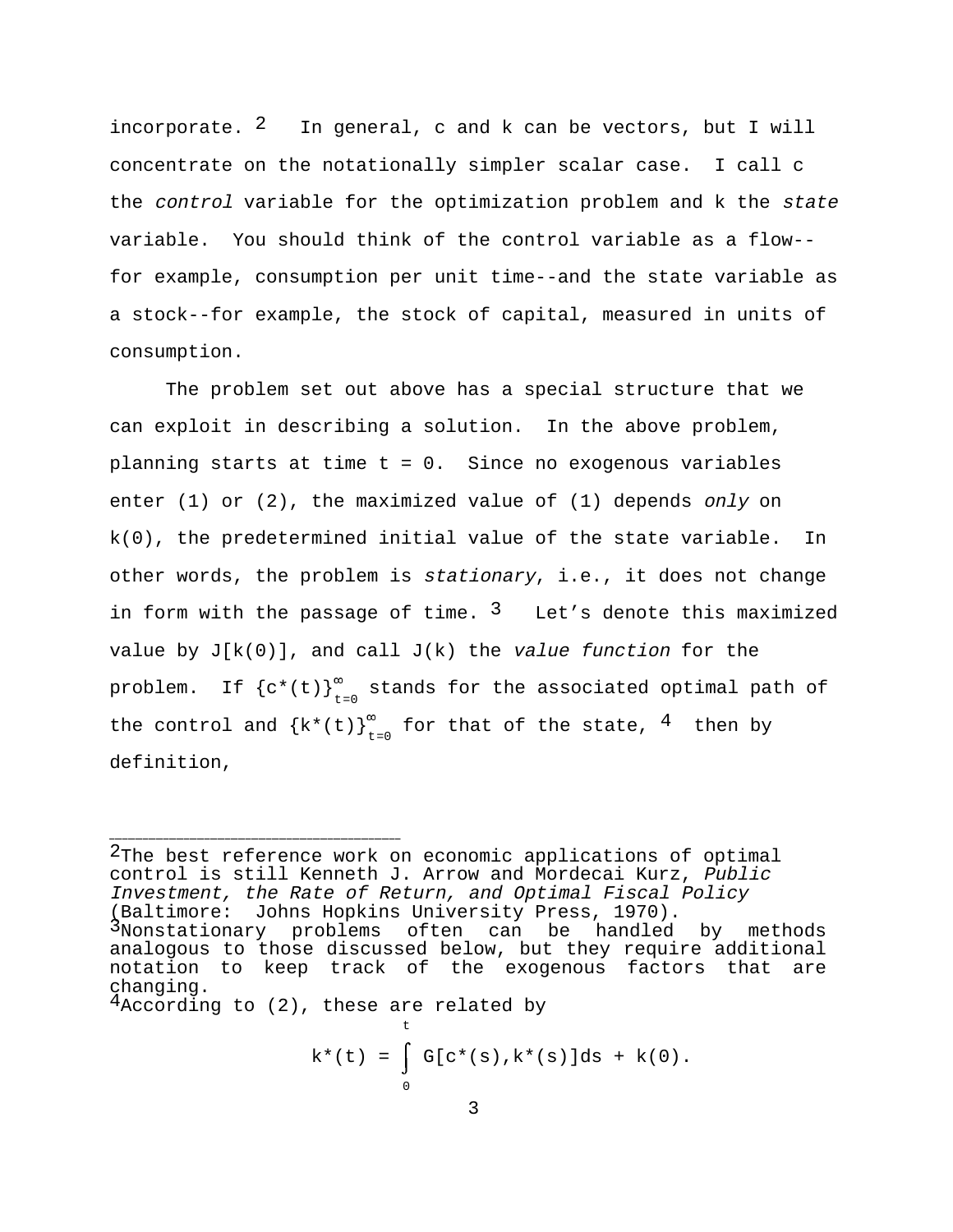$$
J[k(0)] = \int_{0}^{\infty} e^{-\delta t} U[c^{*}(t), k^{*}(t)]dt.
$$

The nice structure of this problem relates to the following property. Suppose that the optimal plan has been followed until a time  $T > 0$ , so that  $k(T)$  is equal to the value  $k^*(T)$  given in the last footnote. Imagine a new decision maker who maximizes the discounted flow of utility from time t = T onward,

(3) 
$$
\int_{T}^{\infty} e^{-\delta (t-T)} U[c(t), k(t)] dt,
$$

subject to  $(2)$ , but with the intial value of k given by  $k(T) =$ k\*(T). Then the optimal program determined by this new decision maker will coincide with the continuation, from time T onward, of the optimal program determined at time 0, given k(0). You should construct a proof of this fundamental result, which is intimately related to the notion of "dynamic consistency."

You should also convince yourself of a key implication of this result, that

(4) 
$$
J[k(0)] = \int_{0}^{T} e^{-\delta t} U[c^{*}(t), k^{*}(t)]dt + e^{-\delta T} J[k^{*}(T)],
$$

where  $J[k*(T)]$  denotes the maximized value of (3) given that  $k(T)$ = k\*(T) and (2) is respected. Equation (4) implies that we can think of our original,  $t = 0$ , problem as the finite-horizon problem of maximizing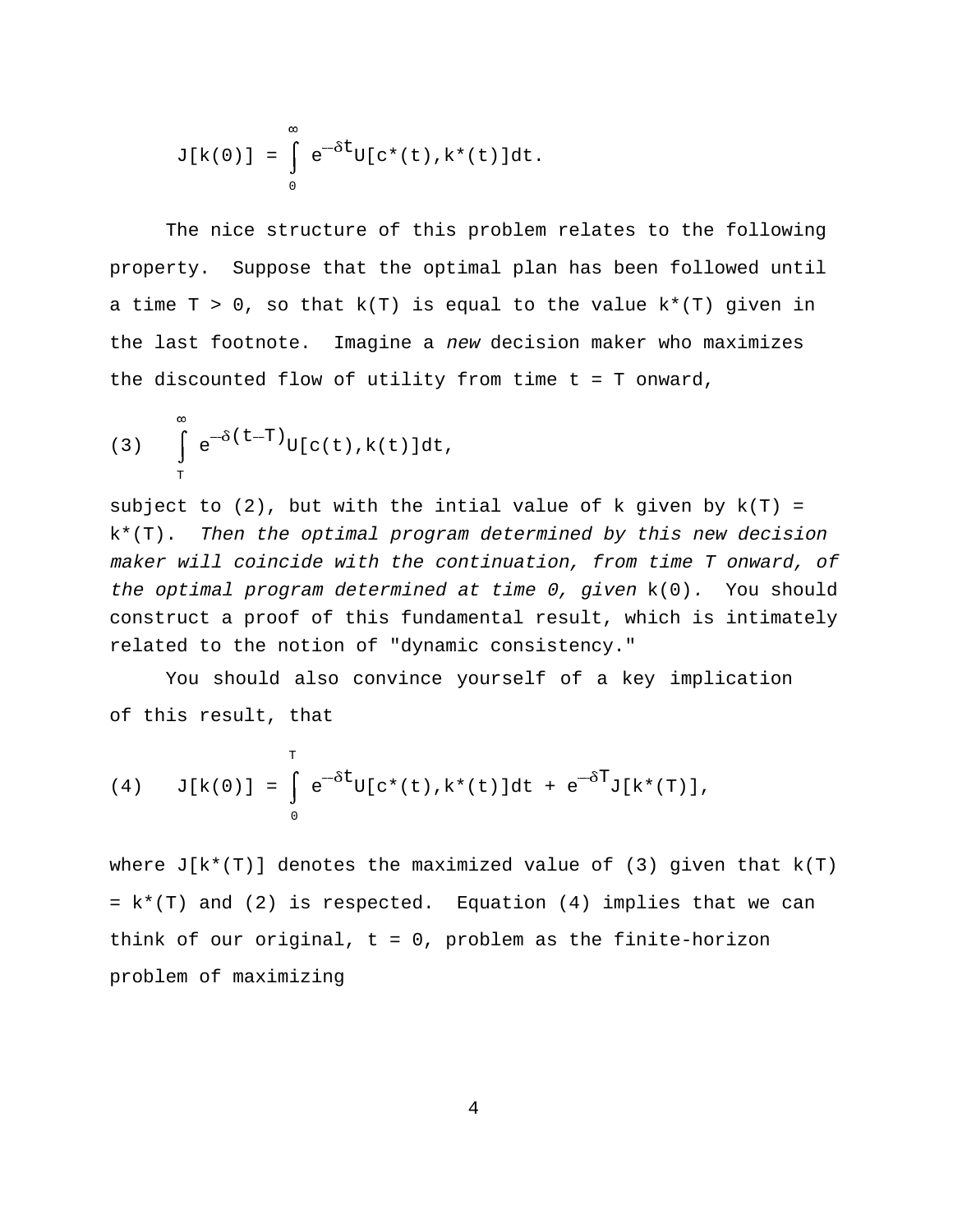$$
\int_{0}^{T} e^{-\delta t} U[c(t),k(t)]dt + e^{-\delta T}
$$

subject to the constraint that (2) holds for  $0 \le t \le T$ . Of course, in practice it may not be so easy to determine the correct functional form for J(k), as we shall see below!

Nonetheless, this way of formulating our problem--which is known as Bellman's principle of dynamic programming--leads directly to a characterization of the optimum. Because this characterization is derived most conveniently by starting in discrete time, I first set up a discrete-time analogue of our basic maximization problem and then proceed to the limit of continuous time.

Let's imagine that time is carved up into discrete intervals of length h. A decision on the control variable c, which is a flow, sets c at some fixed level per unit time over an entire period of duration h. Furthemore, we assume that changes in k, rather than accruing continuously with time, are "credited" only at the very end of a period, like monthly interest on a bank account. We thus consider the problem: Maximize

(5) 
$$
\sum_{t=0}^{\infty} e^{-\delta t h} U[c(t), k(t)] h
$$

subject to

5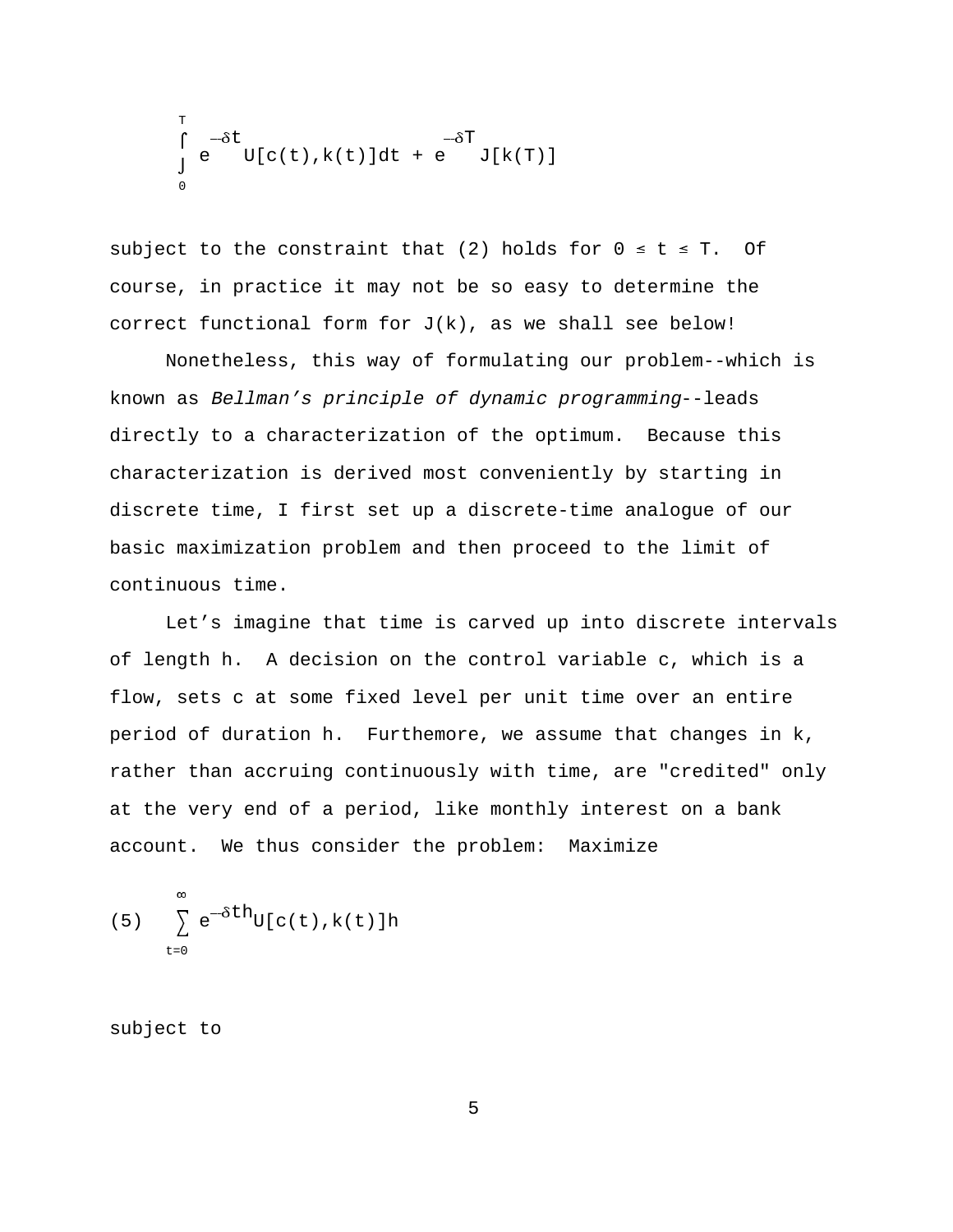(6) 
$$
k(t+h) - k(t) = hG[c(t), k(t)],
$$
  $k(0)$  given.

Above, c(t) is the fixed rate of consumption over period t while k(t) is the given level of k that prevails from the very end of period  $t - 1$  until the very end of t. In (5) [resp. (6)] I have multiplied  $U(c,k)$  [resp.  $G(c,k)$ ] by h because the cumulative flow of utility [resp. change in k] over a period is the product of a fixed instantaneous rate of flow [resp. rate of change] and the period's length.

Bellman's principle provides a simple approach to the preceding problem. It states that the problem's value function is given by

(7) 
$$
J[k(t)] = \max_{c(t)} \left\{ U[c(t), k(t)]h + e^{-\delta h} J[k(t+h)] \right\},
$$

subject to  $(6)$ , for any initial  $k(t)$ . It implies, in particular, that optimal  $c^*(t)$  must be chosen to maximize the term in braces. By taking functional relationship (7) to the limit as  $h \rightarrow 0$ , we will find a way to characterize the continuous-time optimum. <sup>5</sup>

We will make four changes in (7) to get it into useful form. First, subtract  $J[k(t)]$  from both sides. Second, impose the

ball of this presupposes that a well-defined value function exists--something which in general requires justification. (See the extended example in this section for a concrete case.) I have also not proven that the value function, when it does exist, is differentiable. We know that it will be for the type of problem under study here, so I'll feel free to use the value function's first derivative whenever I need it below. With somewhat less justification, I'll also use its second and third derivatives.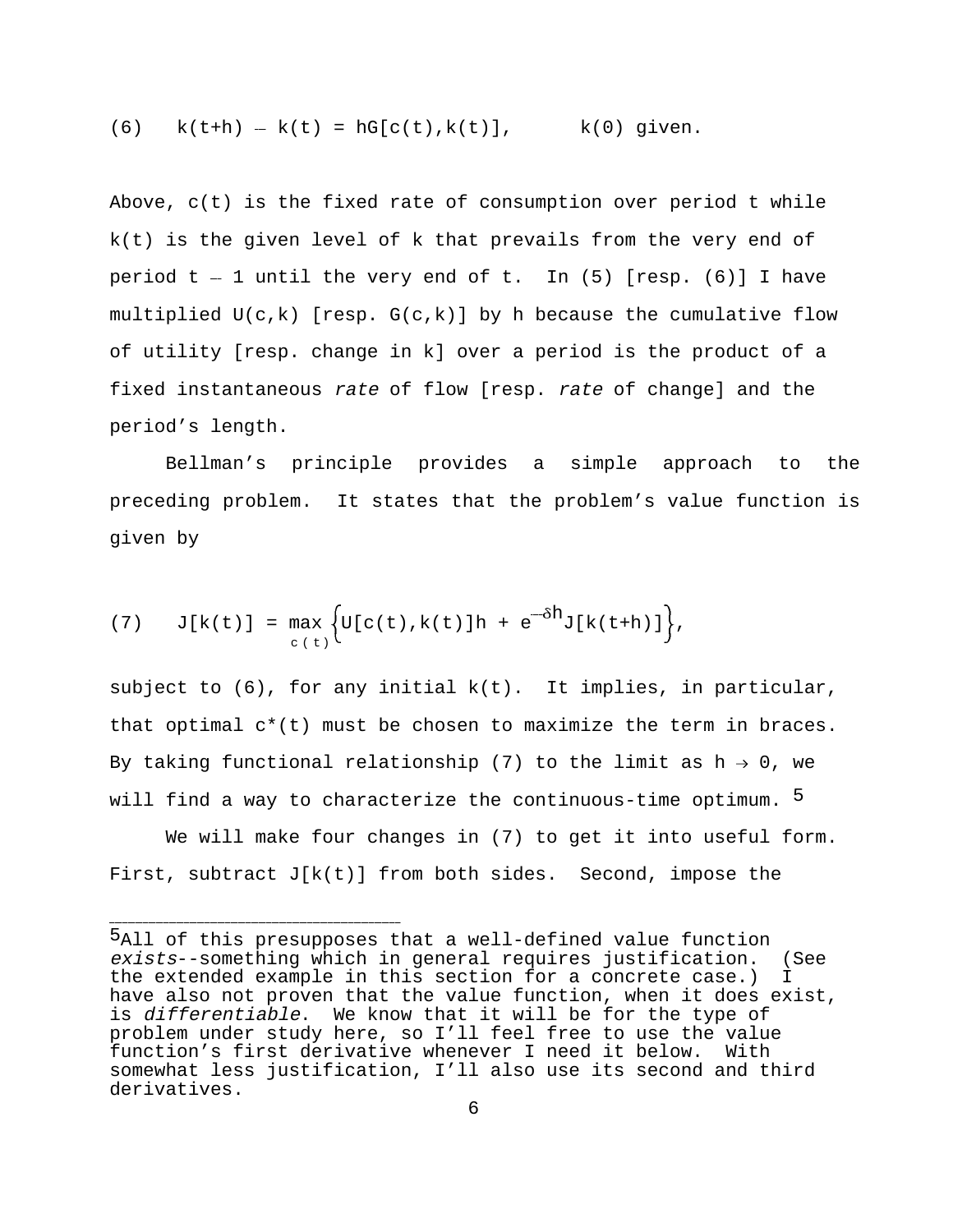constraint (6) by substituting for  $k(t+h)$ ,  $k(t) + hG[c(t),k(t)].$ Third, replace  $e^{-\delta h}$  by its power-series representation, 1 --  $\delta h$  +  $(\delta^2 h^2)/2$  -- $(\delta^3 h^3)/6$  + .... Finally, divide the whole thing by h. The result is

(8) 
$$
0 = \max_{c} \left[ U(c, k) - [\delta - (\delta^{2}h/2) + ...] J[k + hG(c, k)] + \{ J[k + hG(c, k)] - J(k) \} / h \right],
$$

where implicitly all variables are dated t. Notice that

$$
\frac{J[k + hG(c,k)] - J(k)}{h} = \frac{\{J[k + hG(c,k)] - J(k)\}G(c,k)}{G(c,k)h}.
$$

It follows that as  $h \rightarrow 0$ , the left-hand side above approaches J'(k)G(c,k). Accordingly, we have proved the following

**PROPOSITION II.1.** At each moment, the control c\* optimal for maximizing (1) subject to (2) satisfies the Bellman equation

(9) 
$$
0 = U(c^*, k) + J'(k)G(c^*, k) - \delta J(k)
$$

$$
= \max_{c} \left\{ U(c, k) + J'(k)G(c, k) - \delta J(k) \right\}.
$$

This is a very simple and elegant formula. What is its interpretation? As an intermediate step in interpreting (9), define the Hamiltonian for this maximization problem as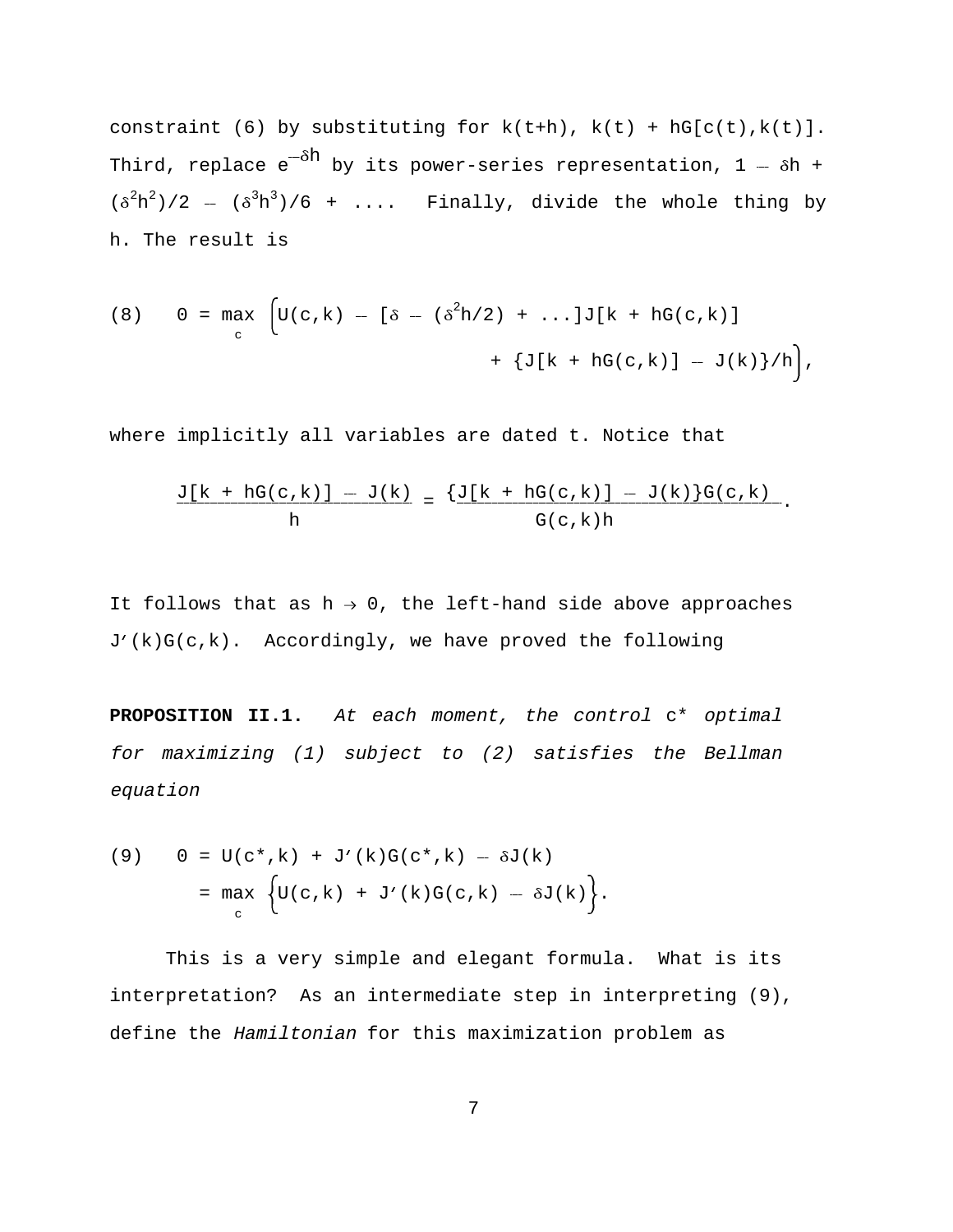(10)  $\mathcal{H}(c,k) = U(c,k) + J'(k)G(c,k)$ .

In this model, the intertemporal tradeoff involves a choice between higher current c and higher future k. If c is consumption and k wealth, for example, the model is one in which the utility from consuming now must continuously be traded off against the utility value of savings. The Hamiltonian  $\mathcal{H}(c,k)$  can be thought of as a measure of the flow value, in current utility terms, of the consumption-savings combination implied by the consumption choice c, given the predetermined value of k. The Hamiltonian solves the problem of "pricing" saving in terms of current utility by multiplying the flow of saving,  $G(c,k) = k$ , by J'(k), the effect of an increment to wealth on total lifetime utility. A corollary of this observation is that J'(k) has a natural interpretation as the shadow price (or marginal current utility) of wealth. More generally, leaving our particular example aside, J'(k) is the shadow price one should associate with the state variable k.

This brings us back to the Bellman equation, equation (9). Let  $c^*$  be the value of c that maximizes  $\mathcal{H}(c,k)$ , given k, which is arbitrarily predetermined and therefore might not have been chosen optimally.  $6$  Then (9) states that

(11)  $\mathcal{H}(c^*, k) = \max \{ \mathcal{H}(c, k) \} = \delta J(k)$ . c

 $^6$ It is important to understand clearly that at a given point in time t, k(t) is not an object of choice (which is why we call it a state variable). Variable c(t) can be chosen freely at time t (which is why it is called a control variable), but its level influences the *change* in  $k(t)$  over the next infinitesimal time interval,  $k(t + dt) - k(t)$ , not the current value  $k(t)$ .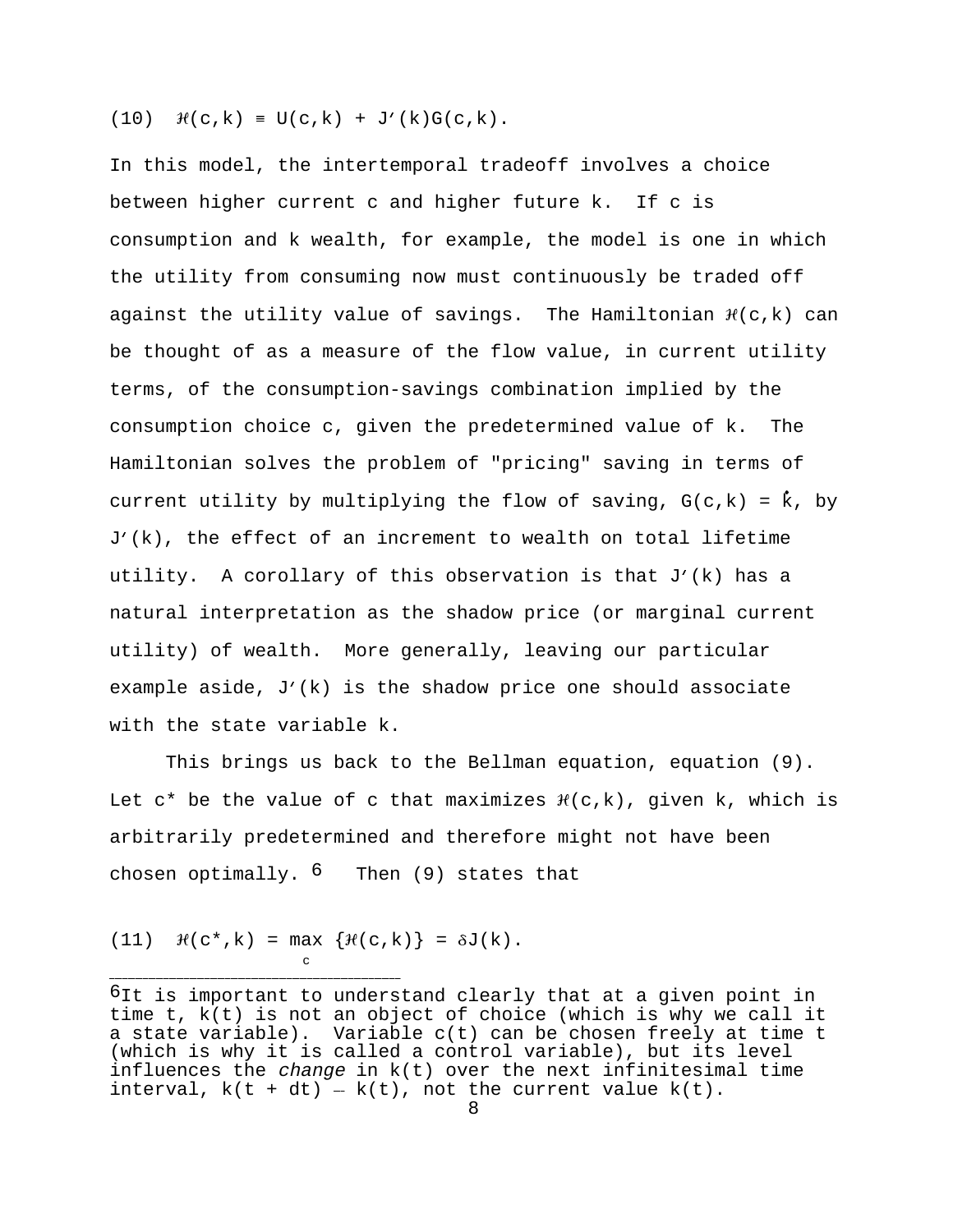In words, the maximized Hamiltonian is a fraction  $\delta$  of an optimal plan's total lifetime value. Equivalently, the instantaneous value flow from following an optimal plan divided by the plan's total value--i.e., the plan's rate of return--must equal the rate of time preference,  $\delta$ . Notice that if we were to measure the current payout of the plan by U(c\*,k) alone, we would err by not taking proper account of the value of the current increase in k. This would be like leaving investment out of our measure of GNP! The Hamiltonian solves this accounting problem by valuing the increment to k using the shadow price  $J'(k)$ .

To understood the implications of (9) for optimal consumption we must go ahead and perform the maximization that it specifies (which amounts to maximizing the Hamiltonian). As a by-product, we obtain the Pontryagin necessary conditions for optimal control.

Maximizing the term in braces in  $(9)$  over c, we get  $'$ 

(12) 
$$
U_C(c^*, k) = -G_C(c^*, k)J'(k)
$$
.

The reason this condition is necessary is easy to grasp. At each moment the decision maker can decide to "consume" a bit more, but at some cost in terms of the value of current "savings." A unit of additional consumption yields a marginal payoff of  $U_{\alpha}(c^*,k)$ , but at the same time, savings change by  $G_{\alpha}(c^*,k)$ . The utility

<sup>&</sup>lt;sup>7</sup>I assume interior solutions throughout.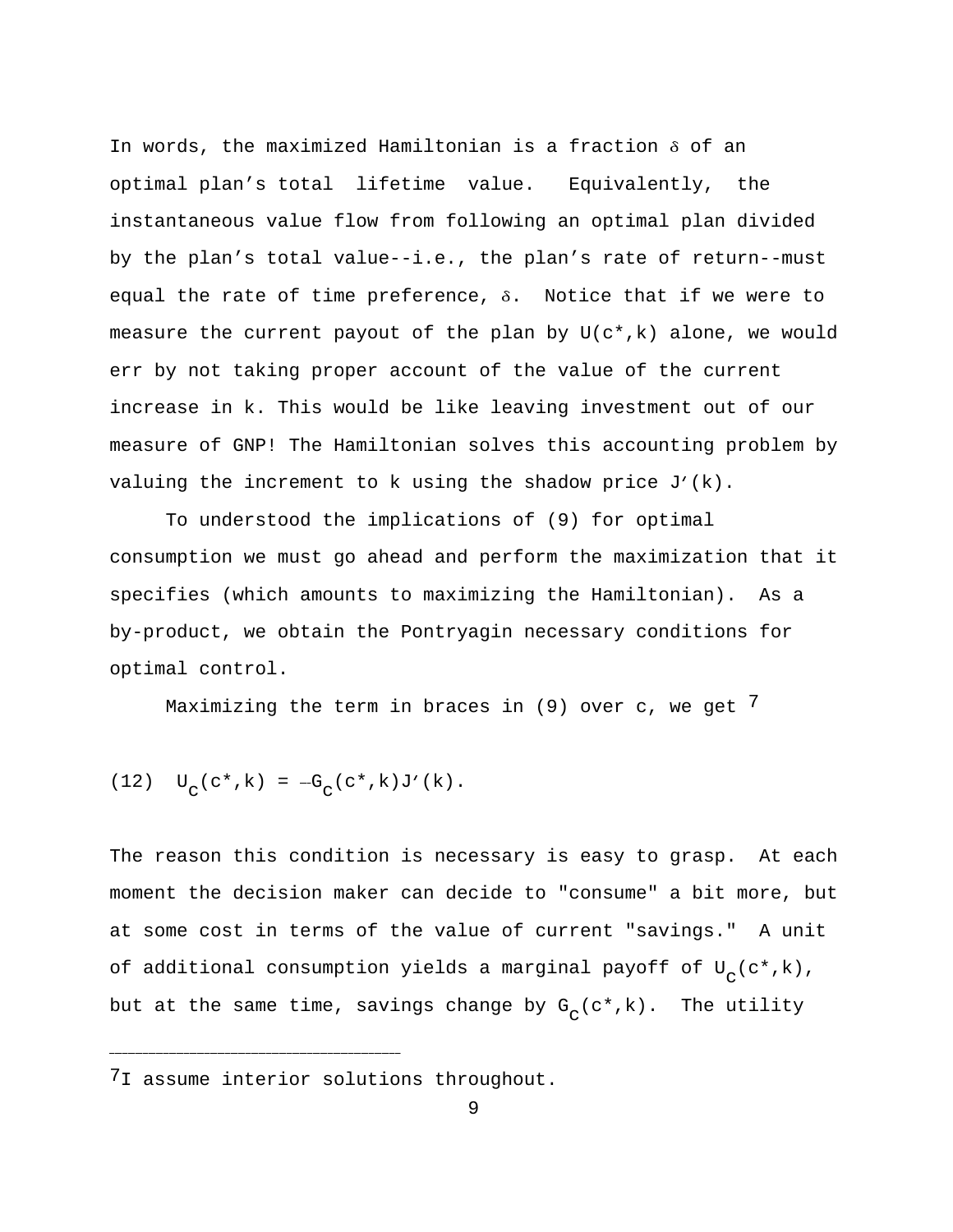value of a marginal fall in savings thus is  $-G_C(c*,k)J'(k)$ ; and if the planner is indeed at an optimum, it must be that this marginal cost just equals the marginal current utility benefit from higher consumption. In other words, unless (12) holds, there will be an incentive to change c from  $c^*$ , meaning that  $c^*$ cannot be optimal.

Let's get some further insight by exploiting again the recursive structure of the problem. It is easy to see from (12) that for any date t the optimal level of the control, c\*(t), depends only on the inherited state k(t) (regardless of whether k(t) was chosen optimally in the past). Let's write this functional relationship between optimal c and k as c\*  $= c(k)$ , and assume that  $c(k)$  is differentiable. (For example, if c is consumption and k total wealth, c(k) will be the household's consumption function.) Functions like  $c(k)$ will be called *optimal policy functions*, or more simply, policy functions. Because  $c(k)$  is defined as the solution to  $(9)$ , it automatically satisfies

 $0 = U[c(k),k] + J'(k)G[c(k),k] - \delta J(k).$ 

Equation (12) informs us as to the optimal relation between c and k at a point in time. To learn about the implied optimal behavior of consumption over time, let's differentiate the preceding equation with respect to k: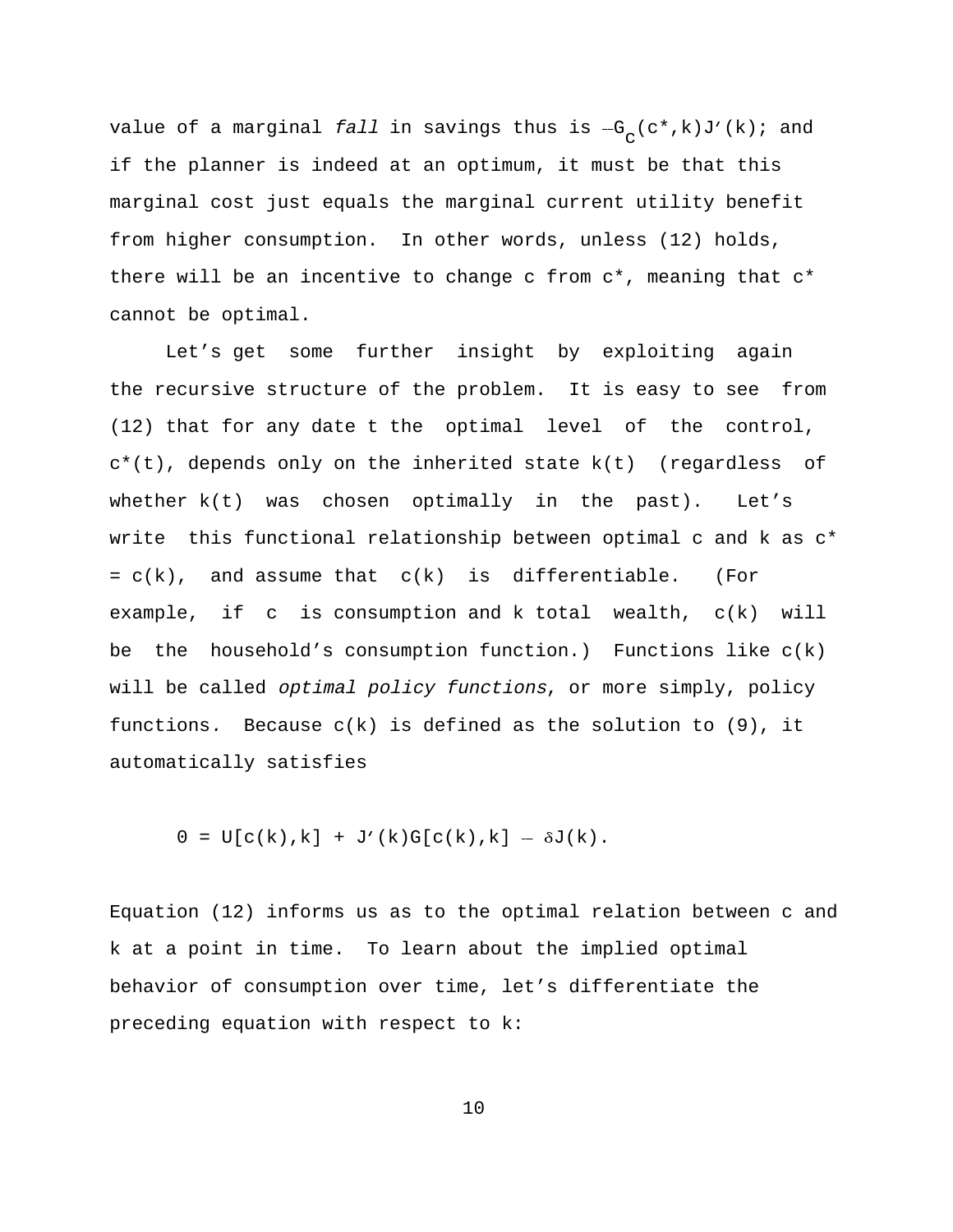$$
0 = [U_C(c*,k) + J'(k)G_C(c*,k)]c'(k) + U_K(c*,k) + [G_K(c*,k) - \delta]J'(k) + J''(k)G(c*,k).
$$

The expression above, far from being a hopeless quagmire, is actually just what we're looking for. Notice first that the left-hand term multiplying c'(k) drops out entirely thanks to (12): another example of the envelope theorem. This leaves us with the rest,

(13) 
$$
U_k(c^*, k) + J'(k) [G_k(c^*, k) - \delta] + J''(k)G(c^*, k) = 0.
$$

Even the preceding simplified expression probably isn't totally reassuring. Do not despair, however. A familiar economic interpretation is again fortunately available.

We saw earlier that J'(k) could be usefully thought of as the shadow price of the state variable k. If we think of k as an asset stock (capital, foreign bonds, whatever), this shadow price corresponds to an asset price. Furthermore, we know that under perfect foresight, asset prices adjust so as to equate the asset's total instantaneous rate of return to some required or benchmark rate of return, which in the present context can only be the time-preference rate,  $\delta$ . As an aid to clear thinking, let's introduce a new variable,  $\lambda$ , to represent the shadow price J'(k) of the asset k:

 $\lambda \equiv J'(k)$ .

11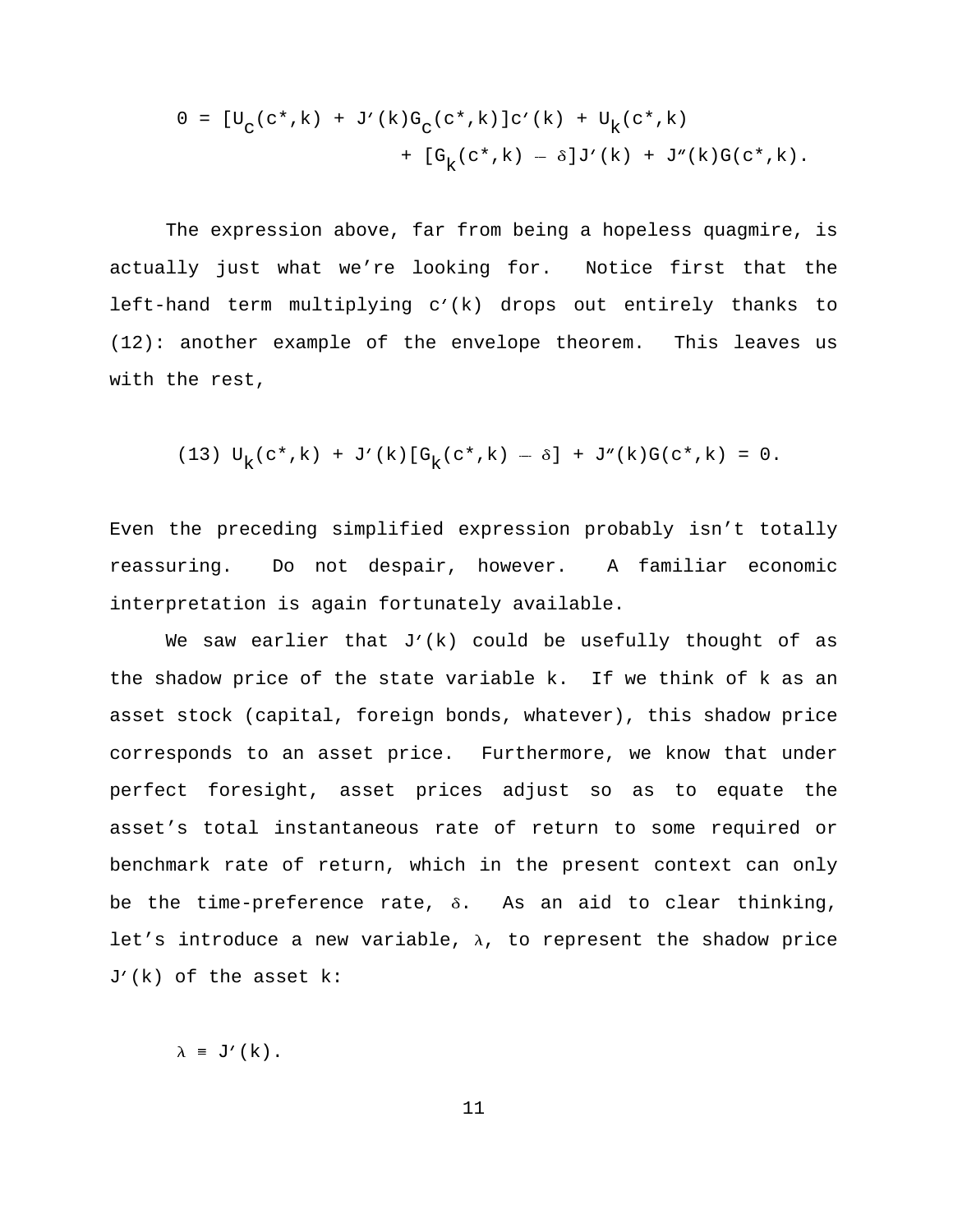Our next step will be to rewrite (13) in terms of  $\lambda$ . The key observation allowing us to do this concerns the last term on the right-hand side of  $(13)$ ,  $J''(k)G(c*,k)$ . The chain rule of calculus implies that

$$
J''(k)G(c^*,k) = \frac{dJ'(k)}{dk} \times \frac{dk}{dt} = \frac{d\lambda}{dk} \times \frac{dk}{dt} = \frac{d\lambda}{dt} = \dot{\lambda}i
$$

and with this fact in hand, it is only a matter of substitution to express (13) in the form

(14) 
$$
\frac{U_k + \lambda G_k + \lambda}{\lambda} = \delta.
$$

This is just the asset-pricing equation promised in the last paragraph.

Can you see why this last assertion is true? To understand it, let's decompose the total return to holding a unit of stock k into "dividends" and "capital gains." The "dividend" is the sum of two parts, the direct effect of an extra unit of k on utility,  $U_{k}$ , and its effect on the rate of increase of k,  $\lambda G_{k}$ . (We must multiply G<sub>k</sub> by the shadow price  $\lambda$  in order to express the physical effect of k on  $\dot{k}$  in the same terms as U<sub>k</sub>, that is, in terms of utility.) The "capital gain" is just the increase in the price of k,  $\lambda$ . The sum of dividend and capital gain, divided by the asset price  $\lambda$ , is just the rate of return on k, which, by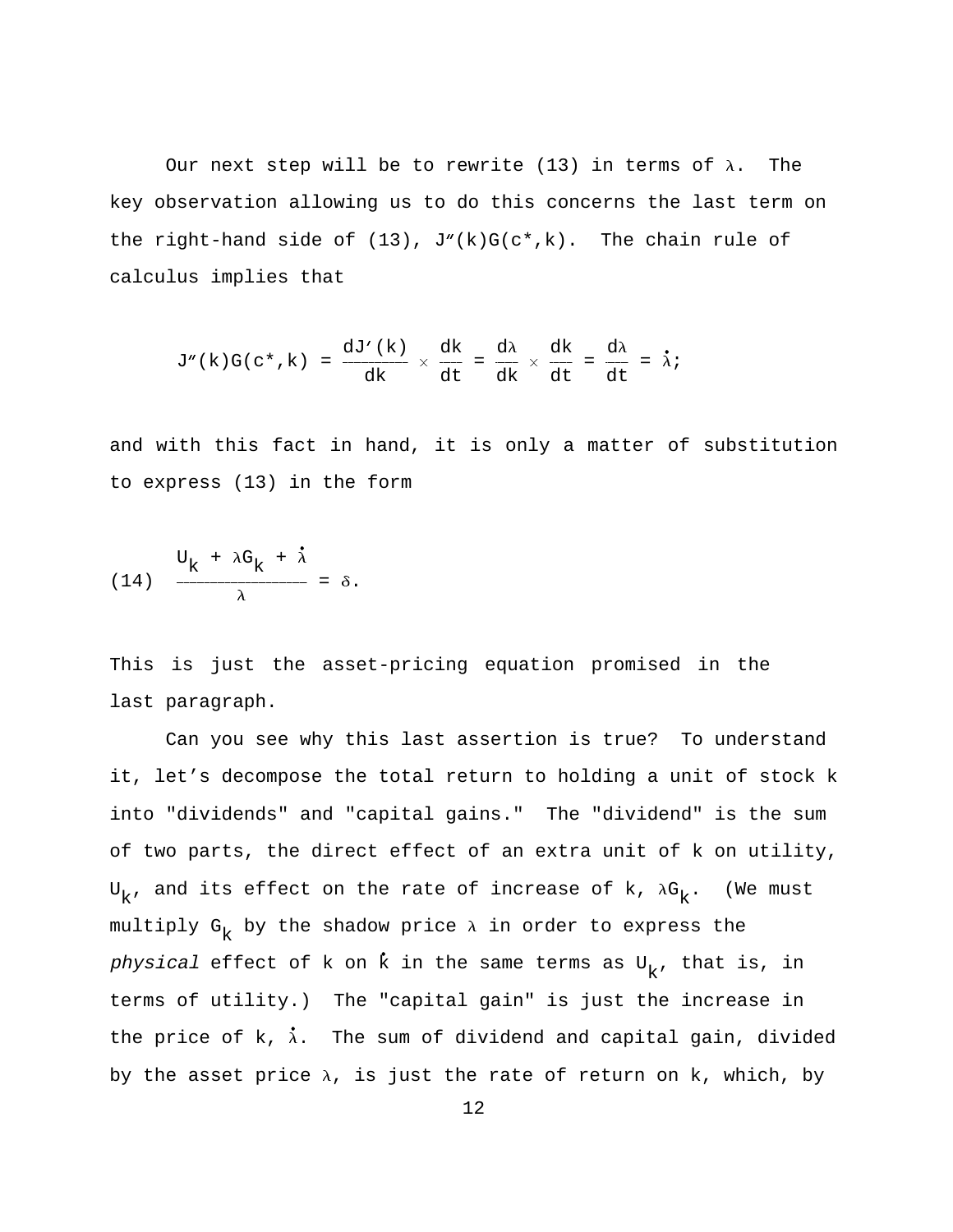$(14)$  must equal  $\delta$  along an optimal path.

## **Example**

Let's step back for a moment from this abstract setting to consolidate what we've learned through an example. Consider the standard problem of a consumer who maximizes  $\int_0^\infty \!\! e^{-\delta t} \mathbb{U}[c(t)] \mathrm{d}t$ subject to  $\dot{k}$  =  $f(k)$  - c (where c is consumption, k capital, and f(k) the production function). Now  $U_k = 0$ ,  $G(c, k) = f(k) - c$ ,  $G_c$ =  $-1$ , and G<sub>k</sub> = f'(k). In this setting, (14) becomes the statement that the rate of time preference should equal the marginal product of capital plus the rate of accrual of utility capital gains,

------------------------------------------------------------------------------------------------------------------------------------------------------------------------------------------------------------------------------------------------------------------------------------------------------------------------------------------------------------------------------------------

$$
\delta = f'(k) + \frac{\dot{\lambda}}{\lambda}.
$$

Condition (12) becomes U'(c) =  $\lambda$ . Since this last equality implies that  $\dot{\lambda}$  = U"(c)c, we can express the optimal dynamics of c and k as a nonlinear differential-equation system:

(15) 
$$
\dot{c} = -\frac{U'(c)}{U''(c)} [f'(k) - \delta], \quad \dot{k} = f(k) - c.
$$

You can see the phase diagram for this system in figure 1. (Be sure you can derive it yourself! The diagram assumes that  $\lim_{k\to\infty} f'(k) = 0$ , so that a steady-state capital stock exists.) The diagram makes clear that, given k, any positive initial c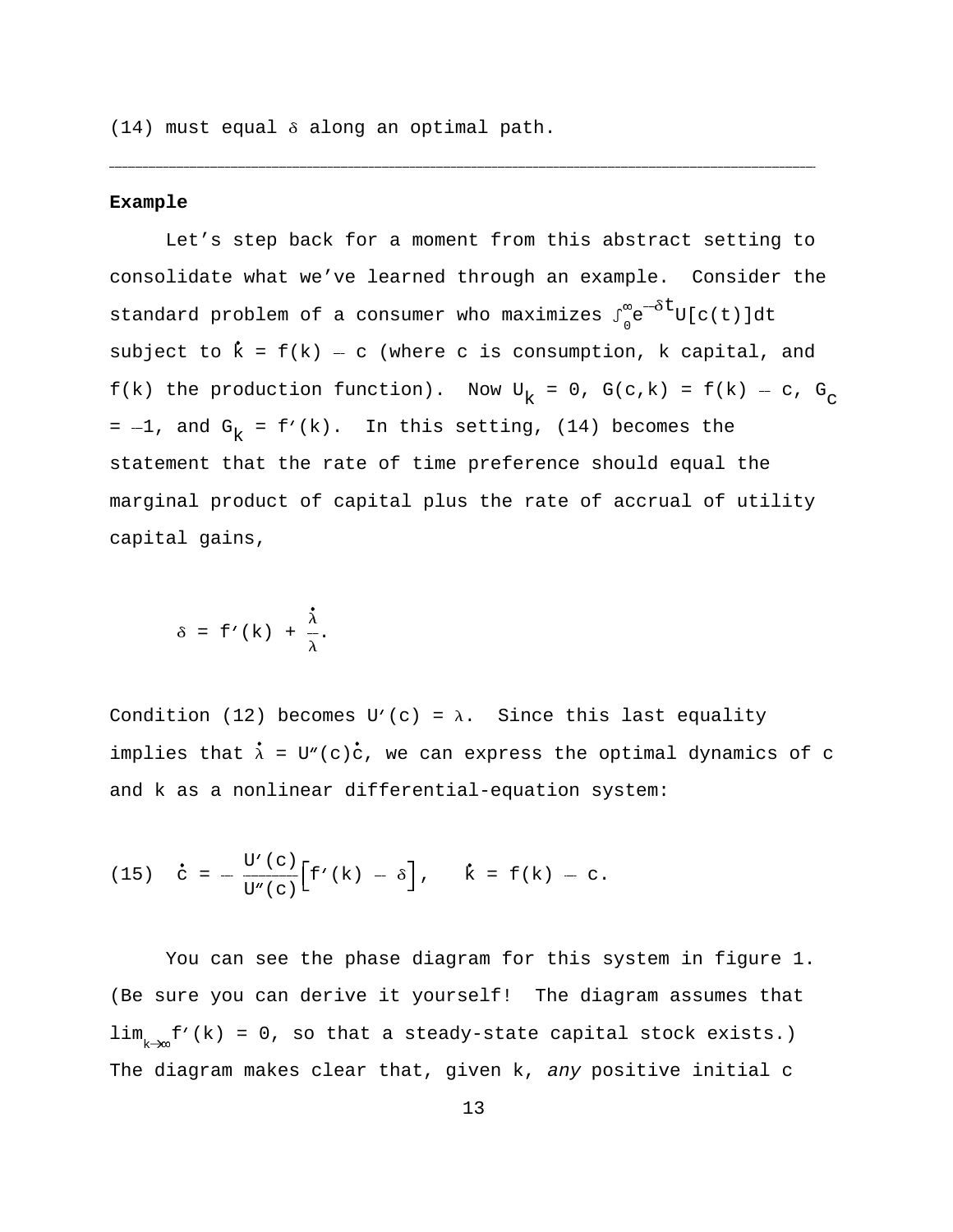initiates a path along which the two preceding differential equations for c and k are respected. But not all of these paths are optimal, since the differential equations specify conditions that are merely necessary, but not sufficient, for optimality.

Indeed, only one path will be optimal in general: we can write the associated policy function as as  $c^* = c(k)$  (it is graphed in figure 1). For given k, paths with initial consumption levels exceeding  $c(k)$  imply that k becomes negative after a finite time interval. Since a negative capital stock is nonsensical, such paths are not even feasible, let alone optimal. Paths with initial consumption levels below c(k) imply that k gets to be too large, in the sense that the individual could raise lifetime utility by eating some capital and never replacing it. These "overaccumulation" paths violate a sort of terminal condition stating that the present value of the capital stock should converge to zero along an optimal path. I shall not take the time to discuss such terminal conditions here.

If we take

$$
U(c) = \frac{c^{1-(1/\epsilon)} - 1}{1 - (1/\epsilon)} , \qquad f(k) = rk,
$$

where  $\varepsilon$  and  $r$  are positive constants. we can actually find an algebraic formula for the policy function c(k).

Let's conjecture that optimal consumption is proportional to wealth, that is, that  $c(k) = \eta k$  for some constant  $\eta$  to be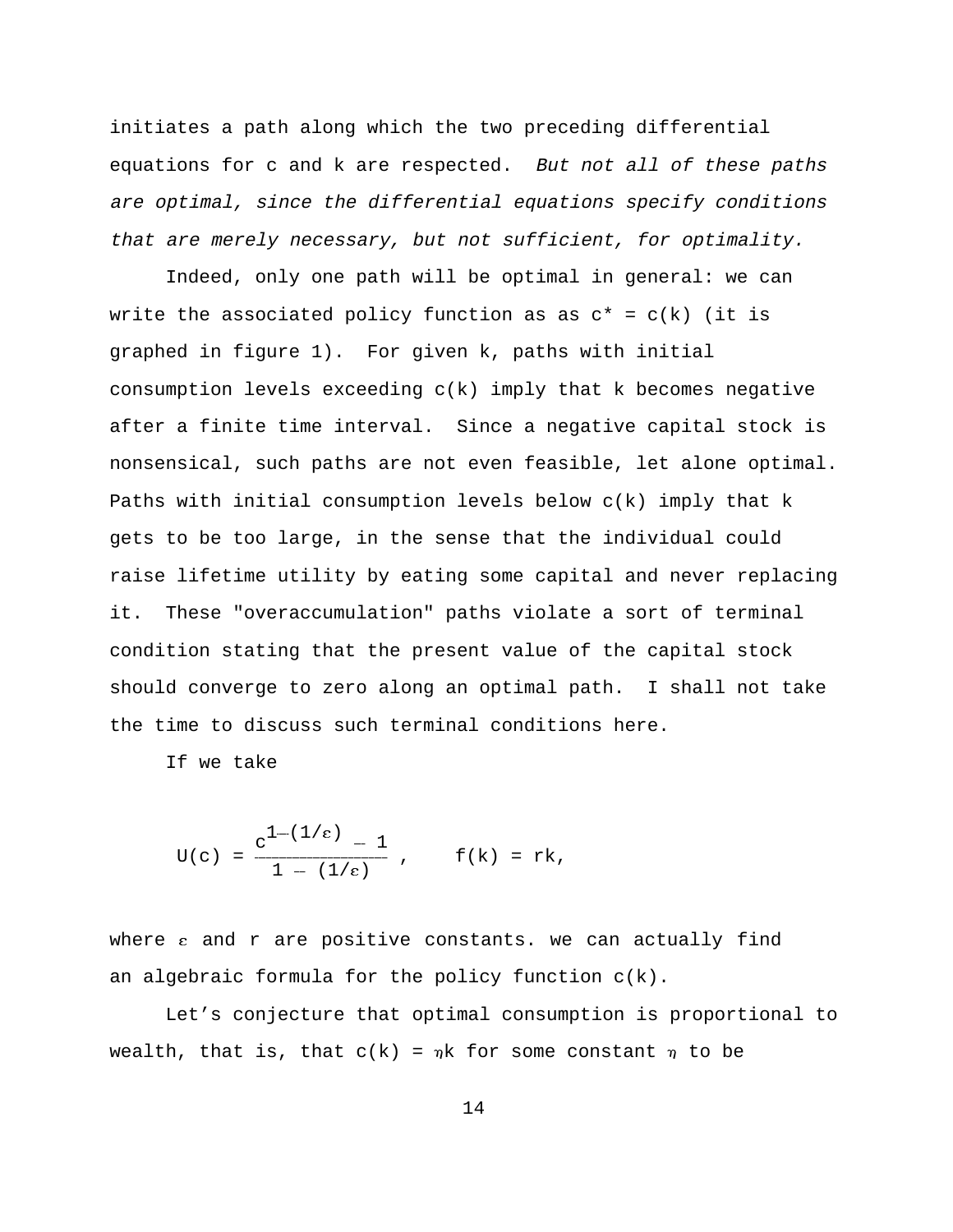determined. If this conjecture is right, the capital stock k will follow  $\dot{k} = (r - \eta)k$ , or, equivalently,

$$
\frac{\dot{k}}{k} = r - \eta.
$$

This expression gives us the key clue for finding  $\eta$ . If c = hk, as we've guessed, then also

$$
\frac{\dot{c}}{c} = r - \eta.
$$

But necessary condition (15) requires that  $\begin{array}{ccc} \cdot & \cdot & \cdot \\ c & = & \varepsilon (r - \delta) \, , \end{array}$ c which contradicts the last equation unless

$$
(16) \quad \eta = (1 - \varepsilon)r + \varepsilon\delta.
$$

Thus,  $c(k) = [(1 - \varepsilon)r + \varepsilon\delta]k$  is the optimal policy function. In the case of log utility  $(\varepsilon = 1)$ , we simply have  $\eta = \delta$ . We get the same simple result if it so happens that  $r$  and  $\delta$  are equal.

Equation (16) has a nice interpretation. In Milton Friedman's permanent-income model, where  $\delta = r$ , people consume the annuity value of wealth, so that  $\eta$  = r =  $\delta$ . This rule results in a level consumption path. When  $\delta \neq r$ , however, the optimal consumption path will be tilted, with consumption rising over time if  $r > \delta$  and falling over time if  $r < \delta$ . By writing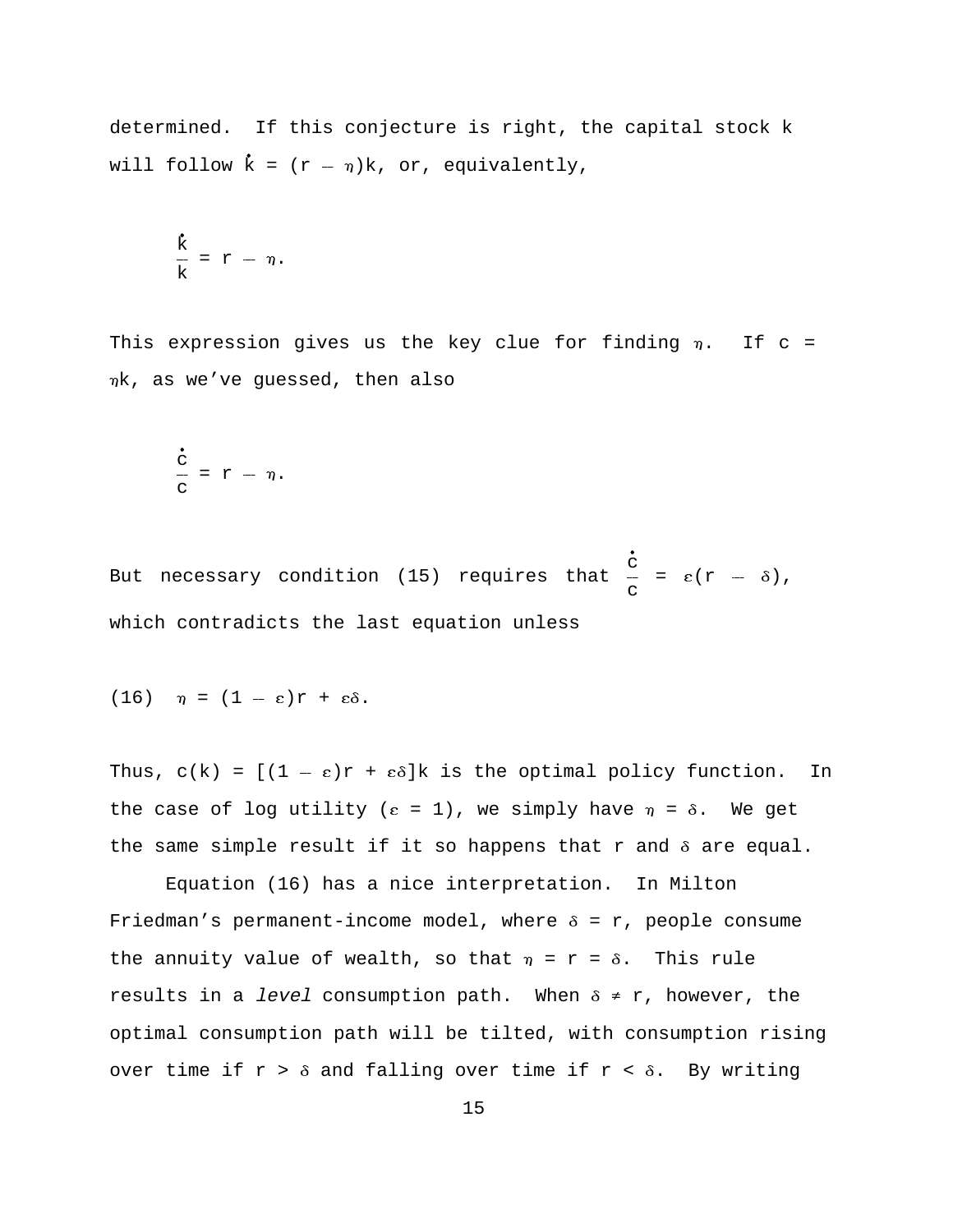(16) as

 $\eta = r - \varepsilon(r - \delta)$ 

we can see these two effects at work. Why is the deviation from the Friedman permanent-income path proportional to e? Recall that e, the elasticity of intertemporal substitution, measures an individual's willingness to substitute consumption today for consumption in the future. If  $\varepsilon$  is high and  $r > \delta$ , for example, people will be quite willing to forgo present consumption to take advantage of the relatively high rate of return to saving; and the larger is  $\varepsilon$ , certeris paribus, the lower will be  $\eta$ . Alert readers will have noticed a major problem with all this. If r >  $\delta$  and  $\epsilon$  is sufficiently large,  $\eta$ , and hence "optimal" consumption, will be negative. How can this be? Where has our analysis gone wrong?

The answer is that when  $n < 0$ , no optimum consumption plan exists! After all, nothing we've done demonstrates existence: our arguments merely indicate some properties that an optimum, if one exists, will need to have.

No optimal consumption path exists when  $\eta$  < 0 for the following reason. Because optimal consumption growth necessarily satisfies  $c/c = \varepsilon(r - \delta)$ , and  $\varepsilon(r - \delta) > r$  in this case, optimal consumption would have to grow at a rate exceeding the rate of return on capital, r. Since capital growth obeys  $k/k = r (c/k)$ , however, and  $c \ge 0$ , the growth rate of capital, and hence

16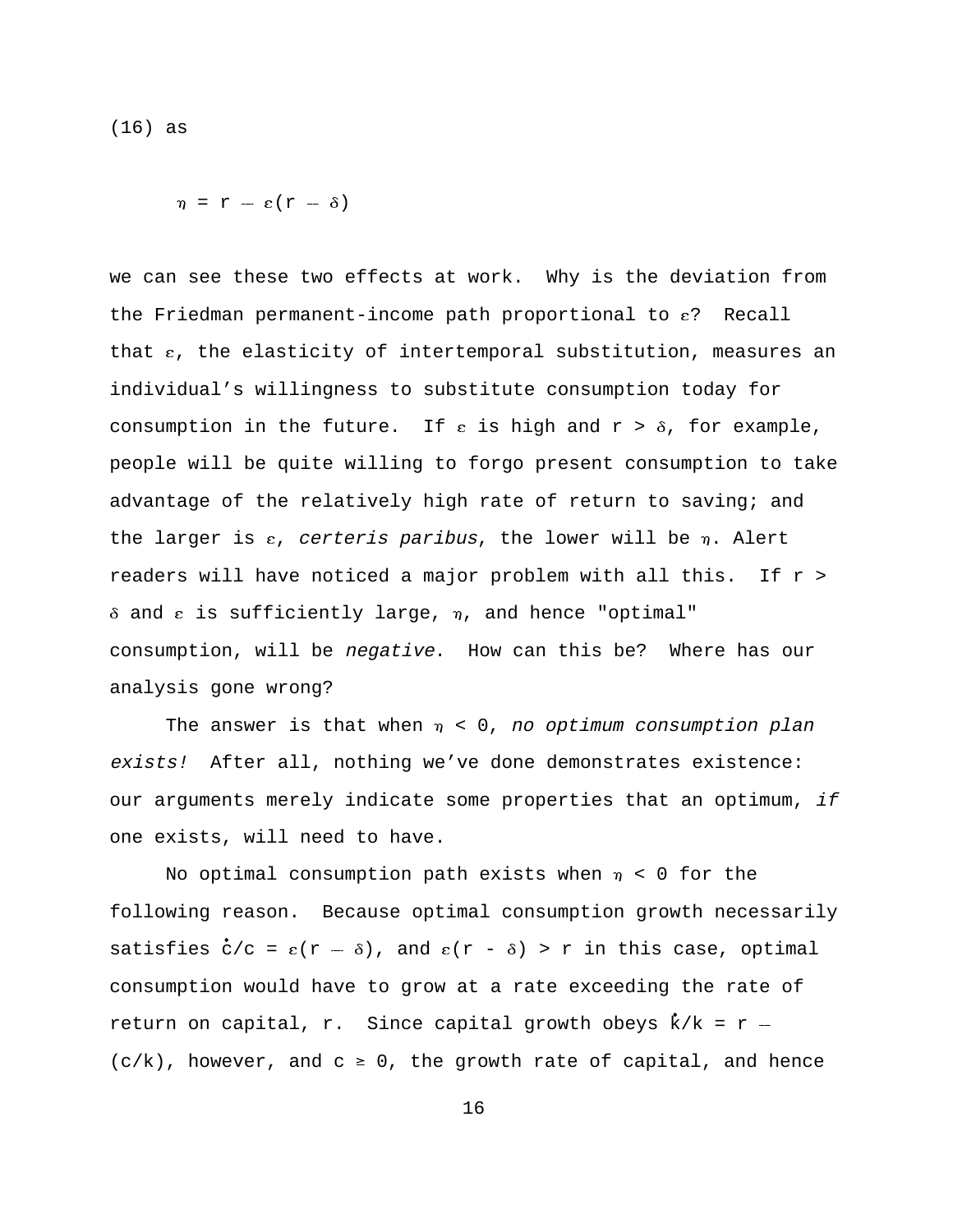that of output, is at most r. With consumption positive and growing at 3 percent per year, say, but with capital growing at a lower yearly rate, consumption would eventually grow to be greater than total output--an impossibility in a closed economy. So the proposed path for consumption is not feasible. This means that no feasible path--other than the obviously suboptimal path with  $c(t) = 0$ , for all t--satisfies the necessary conditions for optimality. Hence, no feasible path is optimal: no optimal path exists.

Let's take our analysis a step further to see how the value function  $J(k)$  looks. Observe first that at any time t,  $k(t)$  =  $k(0)e^{(\Upsilon-\eta)t} = k(0)e^{\varepsilon(\Upsilon-\delta)t}$ , where  $k(0)$  is the starting capital stock and  $\eta$  is given by (16). Evidently, the value function at t = 0 is just

$$
J[k(0)] = \left[1 - \frac{1}{\epsilon}\right]^{-1} \left\{\int_{0}^{\infty} e^{-\delta t} [\eta k(t)]^{1-(1/\epsilon)} dt - \frac{1}{\delta} \right\}
$$

$$
= \left[1 - \frac{1}{\epsilon}\right]^{-1} \left\{\int_{0}^{\infty} e^{-\delta t} [\eta k(0) e^{\epsilon(r-\delta)t}]^{1-(1/\epsilon)} dt - \frac{1}{\delta} \right\}
$$

$$
= \left[1 - \frac{1}{\epsilon}\right]^{-1} \left\{\frac{[\eta k(0)]^{1-(1/\epsilon)}}{\delta - (\epsilon - 1)(r - \delta)} - \frac{1}{\delta} \right\}.
$$

So the value function  $J(k)$  has the same general form as the utility function, but with k in place of c. This is not the last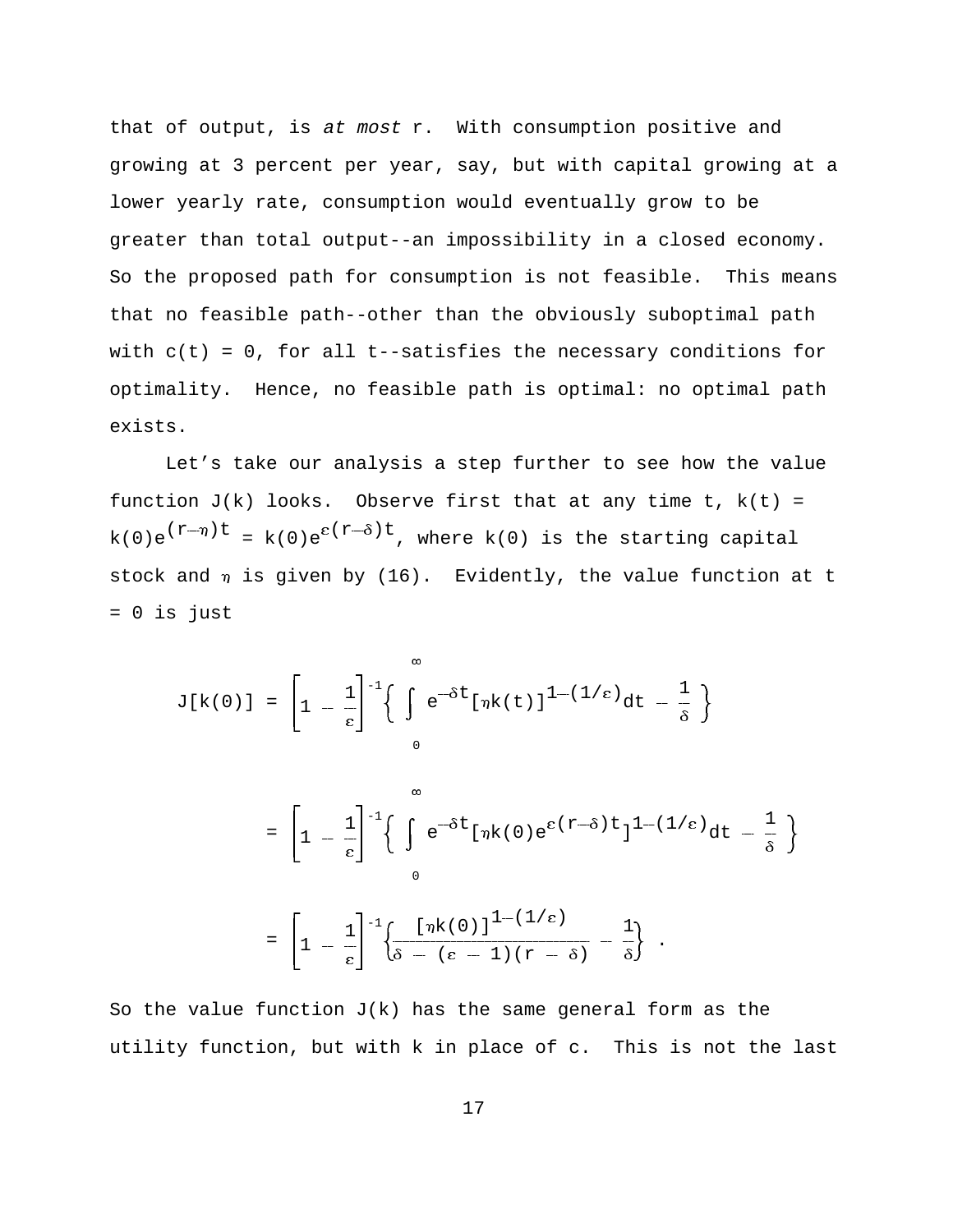time we'll encounter this property. Alert readers will again notice that to carry out the final step of the last calculation, I had to assume that the integral in braces above is convergent, that is, that  $\delta - (\epsilon - 1)(r - \delta) > 0$ . Notice, however, that  $\delta$  - $(\epsilon - 1)(r - \delta) = r - \epsilon(r - \delta) = \eta$ , so the calculation is valid provided an optimal consumption program exists. If one doesn't, the value function clearly doesn't exist either: we can't specify the maximized value of a function that doesn't attain a maximum. This counterexample should serve as a warning against blithely assuming that all problems have well-defined solutions and value functions.

Return now to the theoretical development. We have seen how to solve continuous-time determinstic problems using Bellman's method of dynamic programming, which is based on the value function  $J(k)$ . We have also seen how to interpret the derivative of the value function,  $J'(k)$ , as a sort of shadow asset price, denoted by  $\lambda$ . The last order of business is to show that we have actually proved a simple form of Pontryagin's Maximum Principle:<sup>8</sup>

------------------------------------------------------------------------------------------------------------------------------------------------------------------------------------------------------------------------------------------------------------------------------------------------------------------------------------------------------------------------------------------------------

**PROPOSITION II.2.** (Maximum Principle) Let c\*(t) solve the problem of maximizing (1) subject to (2). Then there exist variables  $\lambda(t)$ --called costate variables--such that the Hamiltonian

 ${}^{8}$ First derived in L.S. Pontryagin et al., The Mathematical Theory of Optimal Processes (New York and London: Interscience Publishers, 1962).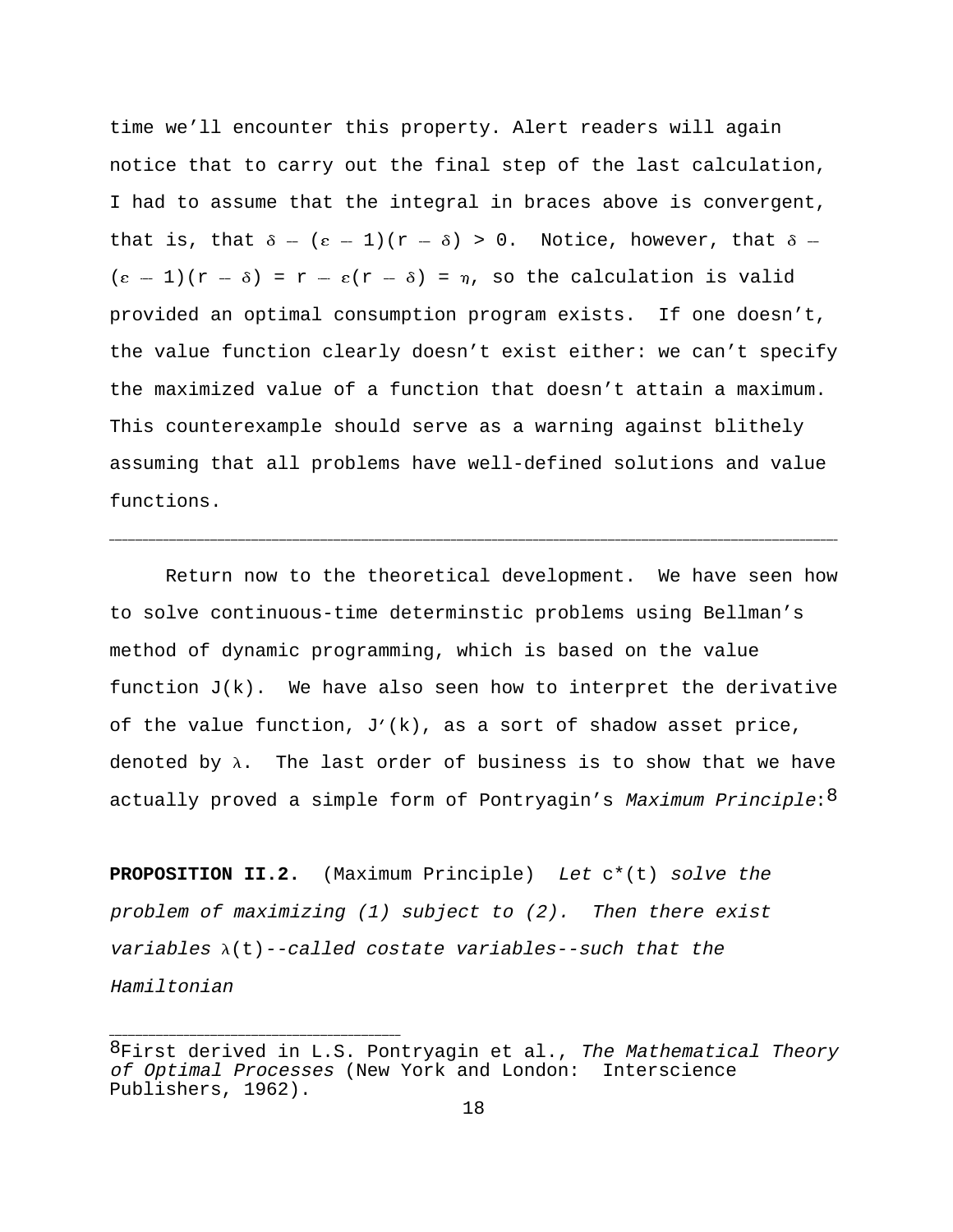$$
\mathcal{H}[c, k(t), \lambda(t)] \equiv U[c, k(t)] + \lambda(t)G[c, k(t)]
$$

is maximized at  $c = c^*(t)$  given  $\lambda(t)$  and  $k(t)$ ; that is,

(17) 
$$
\frac{\partial \mathcal{H}}{\partial c}(c^*, k, \lambda) = U_c(c^*, k) + \lambda G_c(c^*, k) = 0
$$

at all times (assuming, as always, an interior solution). Furthermore, the costate variable obeys the differential equation

(18) 
$$
\dot{\lambda} = \lambda \delta - \frac{\partial \mathcal{H}}{\partial k} (c^*, k, \lambda) = \lambda \delta - [U_k(c^*, k) + \lambda G_k(c^*, k)]
$$

for 
$$
\dot{k} = G(c^*, k)
$$
 and  $k(0)$  given. <sup>9</sup>

------------------------------------------------------------------------------------------------------------------------------------------------------------

 $9$ You should note that if we integrate differential-equation (18), we get the general solution

$$
\lambda(t) = \int_{t}^{\infty} e^{-\delta(s-t)} \frac{\partial \mathcal{H}}{\partial k} [c^*(s), k(s), \lambda(s)] ds + Ae^{\delta t},
$$

where A is an arbitrary constant. [To check this claim, just differentiate the foregoing expression with respect to t: if the integral in the expression is I(t), we find that  $\dot{\lambda} = \delta I - (\partial \mathcal{H}/\partial k)$ +  $\delta \text{Ae}^{\delta t}$  =  $\delta \lambda$  - ( $\partial \mathcal{H}/\partial \text{k}$ ).] I referred in the prior example to an additional terminal condition requiring the present value of the capital stock to converge to zero along an optimal path. Since  $\lambda(t)$  is the price of capital at time t, this terminal condition usually requires that lim  $\int_{\infty} e^{-\delta t} \lambda(t) = 0$ , or that A = 0 in the  $t\rightarrow\infty$ <sup>e</sup>  $\lambda$ (1